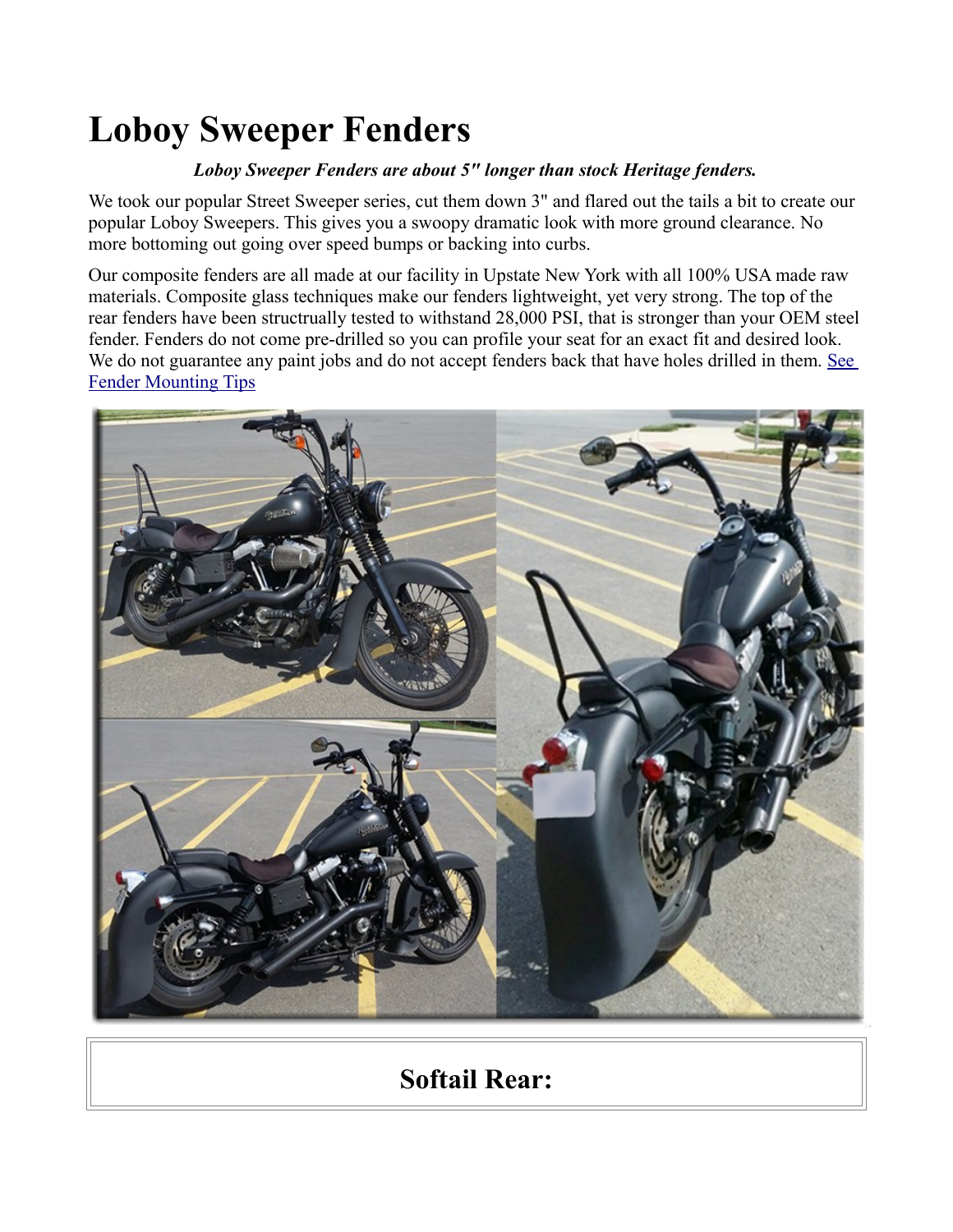**Part # 8655** 7 1/4" Softail Pre 1996 \$339.00 [Click Here to Order](http://sumax.stores.yahoo.net/8655.html)

**Part # 8726** 7 1/8" Softail 1996-2011 \$339.00 [Click Here to Order](http://sumax.stores.yahoo.net/8726.html)



**Part # 8726F** 7 1/8" Softail 1996-2011 Frenched \$339.00 [Click Here to Order](http://sumax.stores.yahoo.net/8726f.html)

**Part # 8778** 9 1/4" Softail w/ 200 series tire \$339.00 [Click Here to Order](http://sumax.stores.yahoo.net/8778.html)

**Part # 8778F** 9 1/4" Softail w/ 200 series tire Frenched \$339.00 [Click Here to Order](http://sumax.stores.yahoo.net/8778f.html)

# **Universal Rear:**



**Part # 8655** 7.25" Universal Rear \$339.00 [Click Here to Order](http://sumax.stores.yahoo.net/8655.html)

**Part # 8672** 7.25" Frenched \$339.00 [Click Here to Order](http://sumax.stores.yahoo.net/8672.html)

**Part # 8656** 8.25" Universal Rear \$339.00 [Click Here to Order](http://sumax.stores.yahoo.net/8656.html)

**Part # 8673** 8.25" Frenched \$339.00 [Click Here to Order](http://sumax.stores.yahoo.net/8673.html)

**Part # 8656W** 9" Universal Rear \$339.00 [Click Here to Order](http://sumax.stores.yahoo.net/8656w.html)

**Part # 8674** 9" Frenched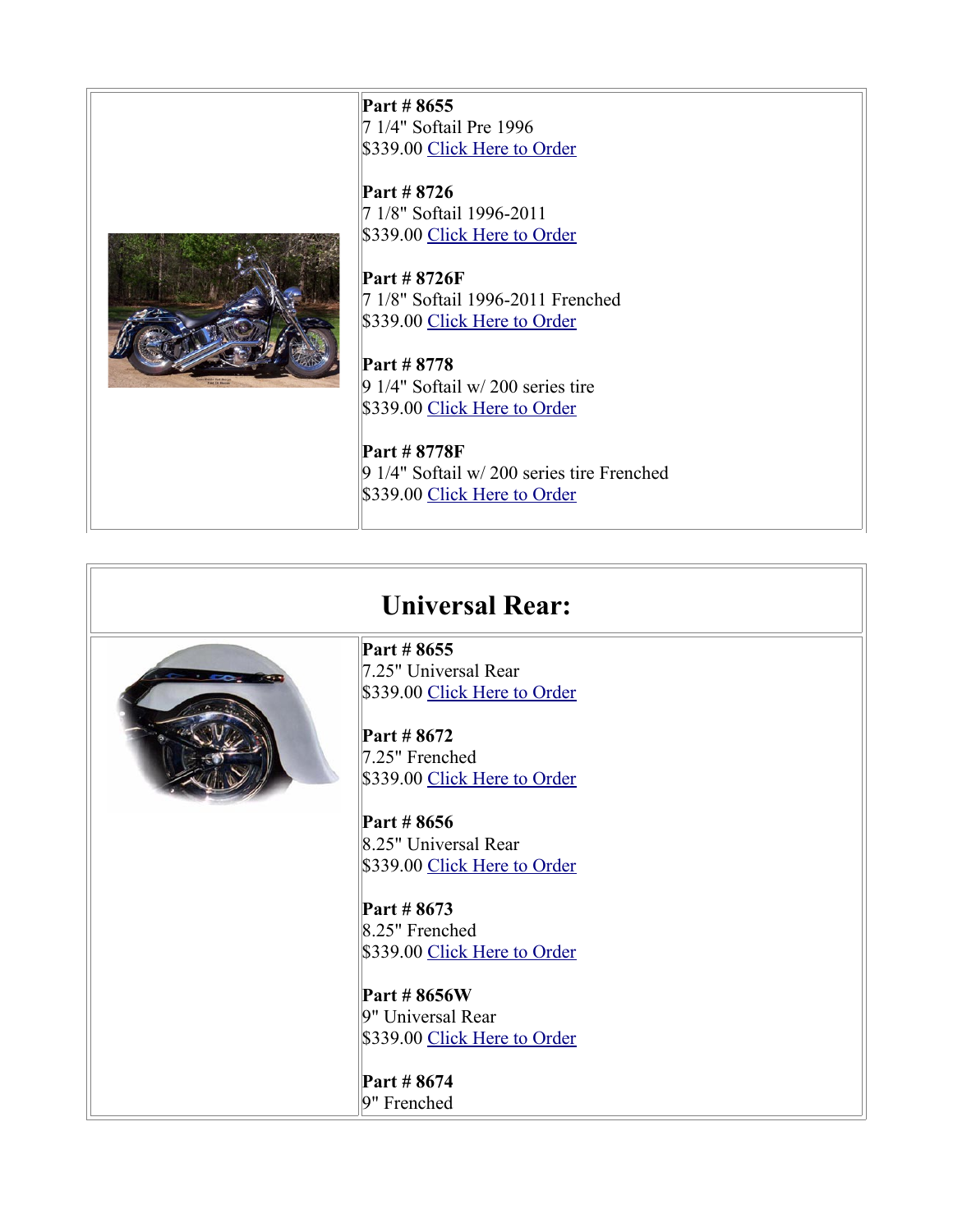### \$339.00 [Click Here to Order](http://sumax.stores.yahoo.net/8674.html)

### **FLHT Touring Rear:**



**Part # 8655** 7 1/4" Pre 1997 \$339.00 [Click Here to Order](http://sumax.stores.yahoo.net/8655.html)

**Part # 8719** 7 1/4" 1997-2008 \$339.00 Click Here to Order





In order to run one of our custom rear Bagger style fenders you must remove the license plate bar. You will have to cut it off just after the rear fender rails. We will be glad to send you, at no charge, black plugs to fill the holes. When running detachables, you may have to space out your dzus receptacles brackets approx. 3/8" with washers for bag lid clearance.

### **Sportster Rear:**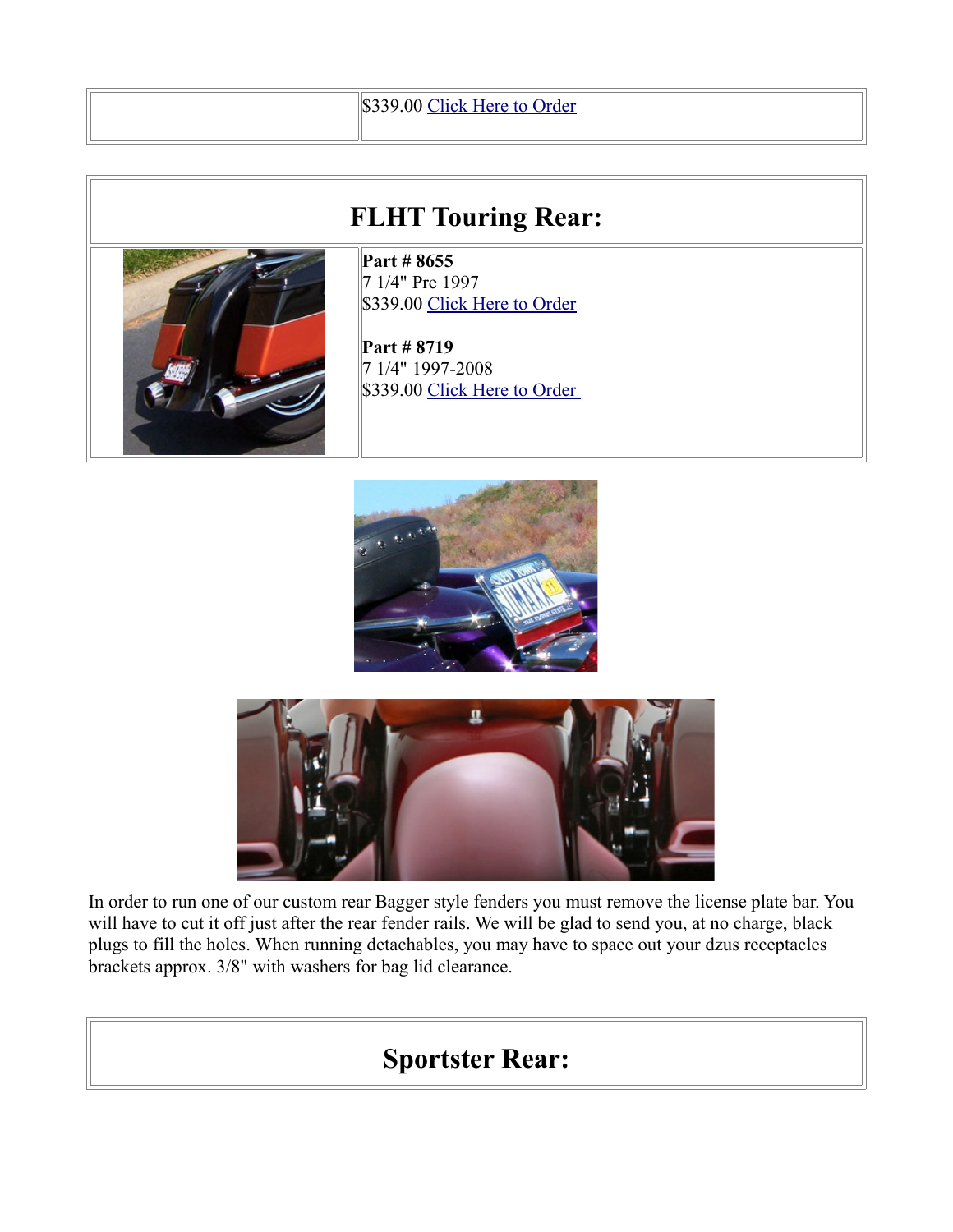

# **Dyna Rear:**



**Part # 8736** 8" Dyna Models 2002+ \$339.00 [Click Here to Order](http://sumax.stores.yahoo.net/neloswdy20mo.html)

### **Loboy Sweeper Front Fenders**



Part # 8712

#### **Part # 8712**

4.5" Mounting tab to tab Narrow Glide (or wide glide with spacers) Front Fender for 21" wheel/tire combination (80/90-21) \$239.00 [Click Here to Order](http://store.yahoo.com/sumax/8712.html)

#### **Part # 8712A**

5.5" Mounting tab to tab Narrow Glide (or wide glide with spacers) Front Fender for 21" wheel/tire combination (120/70-21) \$239.00 [Click Here to Order](http://store.yahoo.com/sumax/8712a.html)

**Part # 8713**